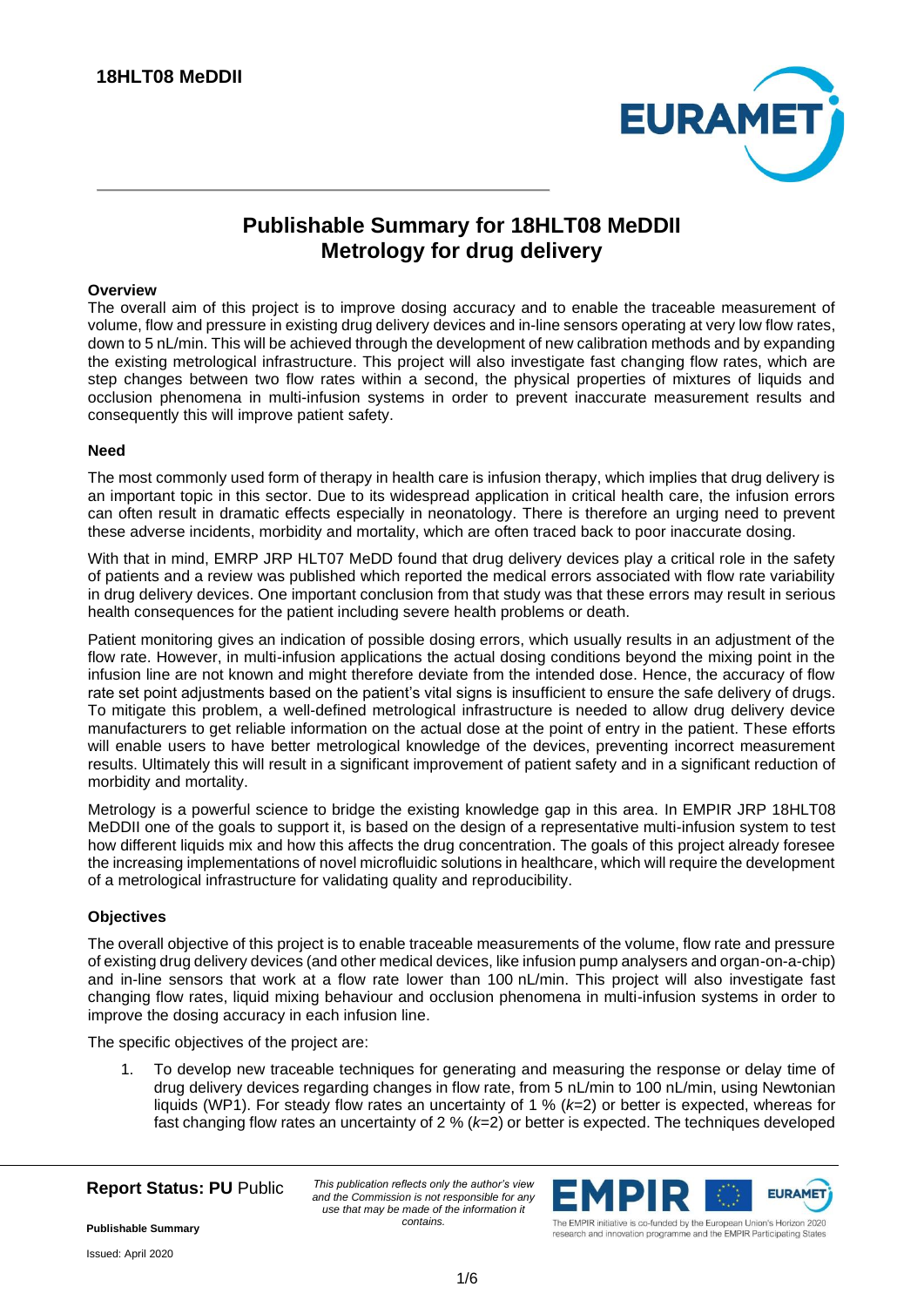

will be used to characterise and validate the different response times of at least 3 different types of drug delivery devices (including infusion analysers) (WP3 and WP4) and one type of flow sensor, to accurately measure the administered flow and volume with the required uncertainties.

- 2. To upgrade the existing flow facilities and knowledge of the partner NMIs in order to enable the traceable in-line measurement of the dynamic viscosity of Newtonian liquids, as a function of the flow rate and pressure difference, with a target uncertainty value of 2 % (*k*=2). The measurement uncertainty will be validated using Newtonian liquids with traceable dynamic viscosity calibration. Additionally, tests with non-Newtonian liquids will be performed in order to prove the concept. To calibrate transfer standards for the in-line measurement of dynamic viscosity and other physical properties of liquids, in order to use these transfer standards for flow measurement and to determine the mixing behaviour of different liquids.
- 3. To develop and validate novel calibration procedures for existing medical flow devices (e.g. infusion pumps, pain controllers and infusion pump analysers) with traceability to a primary standard and with a target uncertainty value of 2 % (*k*=2) for a range of 5 nL/min up to 600 ml/min and also to develop a proof-of-concept on-chip microfluidic pump used as a transfer standard in drug discovery and organ-on-a-chip applications for flow rates lower than 100 nL/min.
- 4. To design and develop a multi-infusion system containing check valves, with several options for testing how liquids, with different viscosities mix and flow and how this affects drug concentration. The flow rates and pressures will be traceably calibrated in all infusion lines, as well as at the outlet of the syringe pump, to be able to analyse the effects of pressure-equalising devices and to detect occlusion phenomena and bad mixing configurations.
- 5. To facilitate the take up of the technology and measurement infrastructure developed in the project by the measurement supply chain (i.e. accredited laboratories, instrumentation manufacturers, etc.), standards developing organisations (ISO/TC 30, ISO/TC 48, ISO/TC/SC 62D, ISO/TC 69, ISO/TC 76, ISO/TC 84, ISO/TC 150, ISO/TC 210) and end-users (i.e. hospitals and health centres).

## **Progress beyond the state of the art**

In 2004, a metrological effort to understand and improve multi-infusion, defined the crucial performance aspect of an infusion system and established the importance of a patient receiving the right dose of the required substances in a given time. However, in multi-infusion, this is not an easy task. The first steps towards better knowledge of the real flow rates and concentrations of the drugs that are delivered to the patients' blood stream were made in previous projects. In EMRP JRP HLT07 MeDD the aim was to prevent errors by upgrading calibration services and improving knowledge transfer to the end-user. The infrastructure, consisting of traceable calibration services for drug delivery systems for flow rates down to 100 nL/min was developed in five European National Metrology Institutes (NMIs). Syringe pumps and peristaltic pumps with accessories were tested. The effects of variations in several physical parameters in infusion systems were incorporated in a predictive model.

This new project will go beyond the research conducted in EMRP JRP HLT07 MeDD by investigating the influence of the fast changing flow rates that result from a change in the pre-set flow rate. It will develop new traceable techniques for generating and measuring the response or delay time of drug delivery devices in relation to changes in flow rate, from 5 nL/min to 100 nL/min.

Concurrently, the existing flow facilities at the participating NMIs will be upgraded to enable the traceable in-line measurement of the dynamic viscosity of Newtonian liquids (Dopamine, dobutamine and saline solution), based on flow rate and pressure drop. These investigations will help to prevent dose fluctuations and they will improve occlusion alarm reliability.

Furthermore, novel flow and volume measurement methods and calibration procedures for existing drug delivery devices (e.g. insulin pumps, syringe pumps, infusion device analysers and pain pumps), micro-chip pump devices and in-line sensors operating at very low flow rates, i.e. < 100 nL/min, will be developed. The new measurement methods are based on optical, interferometry and microPIV (Particle Image Velocimetry) technology.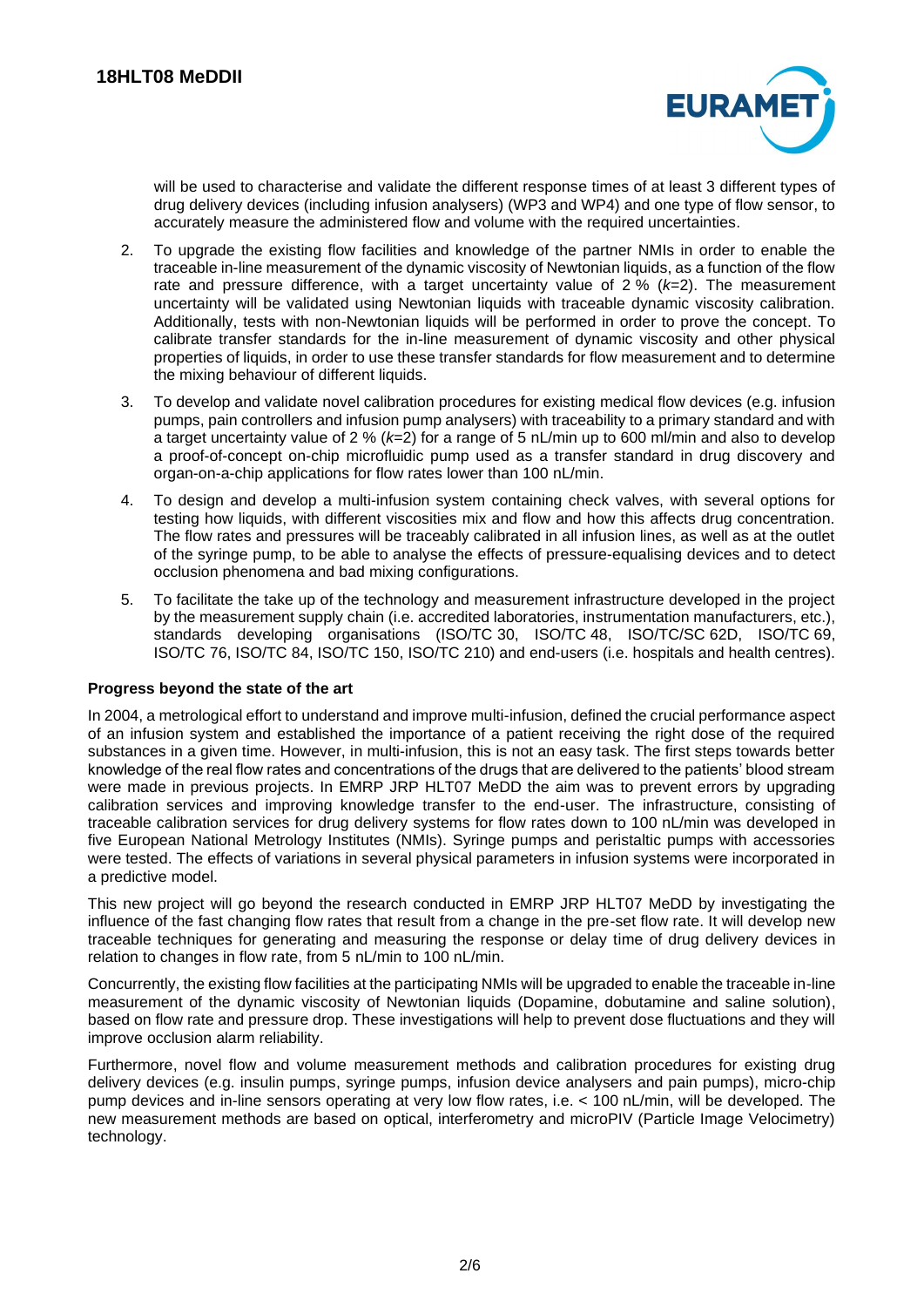

Also, a multi-infusion setup will be developed to investigate fluid flow rates and fluid compositions in the outlet of the infusion line. This setup will allow the assessment of the performance of drug delivery devices in multi-infusion systems and the determination of the concentration of each drug being administered.

The knowledge gained in this project will enable the prediction models developed in EMRP JRP HLT07 MeDD to be upgraded by adding the effects of check valves and some of the physical properties of the flowing fluids (e.g. viscosity). This new model will reflect a more realistic mixing behaviour in the infusion lines and it will be validated by experimental results.

Various studies of the different methods that are used to measure volumes at the nanolitre scale have recently been published. These methods use quartz crystal microbalances, capacitive droplet sensors, and air flow sensors that hold the promise of providing an accurate and cost-efficient measurement method to be integrated into liquid handling instruments for on-site calibration and verification. Although various promising measurement methodologies have been demonstrated experimentally, metrological validation (including traceability to primary standards) of these methods still needs to be achieved, and that is one of the main goals of this project.

# **Results**

*To develop new traceable techniques for generating and measuring the response or delay time of drug delivery devices regarding changes in flow rate, from 5 nL/min to 100 nL/min, using Newtonian liquids (WP1). For steady flow rates an uncertainty of 1 % (k=2) or better is expected, whereas for fast changing flow rates an uncertainty of 2 % (k=2) or better is expected. The techniques developed will be used to characterise and validate the different response times of at least 3 different types of drug delivery devices (including infusion analysers) (WP3 and WP4) and one type of flow sensor, to accurately measure the administered flow and volume with the required uncertainties.*

All partners have been engaged in the development of new methods for the measurement of microflow down to 5 nL/min. Different techniques are now under implementation by the different partners. By using different flow generators they were able to achieve different flow intervals with different uncertainty levels: METAS is using a piston prover generating flow down to 20 nL/min with a relative uncertainty of 1 %; DTI is using a gravimetric method down to 16 nL/min with a 4 % relative uncertainty; IPQ developed an interferometric-based method that is able to measure flow down to 16 nL/min with a 3 % relative uncertainty; NEL and HSG-MIT are using an optical nanoflow measurement technique based on PIV, which is expected to go down to 1 nL/min but this is not yet achieved; CETIAT and THL have been extending the front track principle down to 1 nL/min with a 2.6 % uncertainty.

The uncertainty budgets are currently being developed for each method by the different partners.

After all facilities are completed an interlaboratory comparison will start in order to validate the developed measurement methods. Possible transfer standards are the Coriolis flow meter BL100 (able to cover flow rates down to 100 nL/min), the thermal flow meter L01 from BHT (able to cover flow rates down to 16 nL/min) and the SLG-0075 (50-70 nL/min, or even lower) from Sensirion AG. Other options are currently being investigated.

*To upgrade the existing flow facilities and knowledge of the partner NMIs in order to enable the traceable in-line measurement of the dynamic viscosity of Newtonian liquids, as a function of the flow rate and pressure difference, with a target uncertainty value of 2 % (k=2). The measurement uncertainty will be validated using Newtonian liquids with traceable dynamic viscosity calibration. Additionally, tests with non-Newtonian liquids*  will be performed in order to prove the concept. To calibrate transfer standards for the in-line measurement of *dynamic viscosity and other physical properties of liquids, in order to use these transfer standards for flow measurement and to determine the mixing behaviour of different liquids.*

Two questionnaires for clinical users of multi-infusion setups, for technicians using multi-infusion setups and for manufacturers of drug delivery devices were developed and circulated. So far 15 answers were obtained from clinicians and 18 answers were obtained from manufacturers and this allowed us to identify the clinically relevant interval for the dynamic viscosities ( $<$  2 mPa s) and for the flow rates (from 1  $\mu$ L/min to 10 mL/min). Based on the questionnaires, and on the meeting in February 2020, the liquids to be tested in the next task have also been chosen, namely saline solution, Dopamine and Dobutamine. The clinically relevant pressure interval was also identified, 0.1 bar to 0.5 bar, for occlusion alarms. Several in-line devices have been identified and will be used in the subsequent tasks.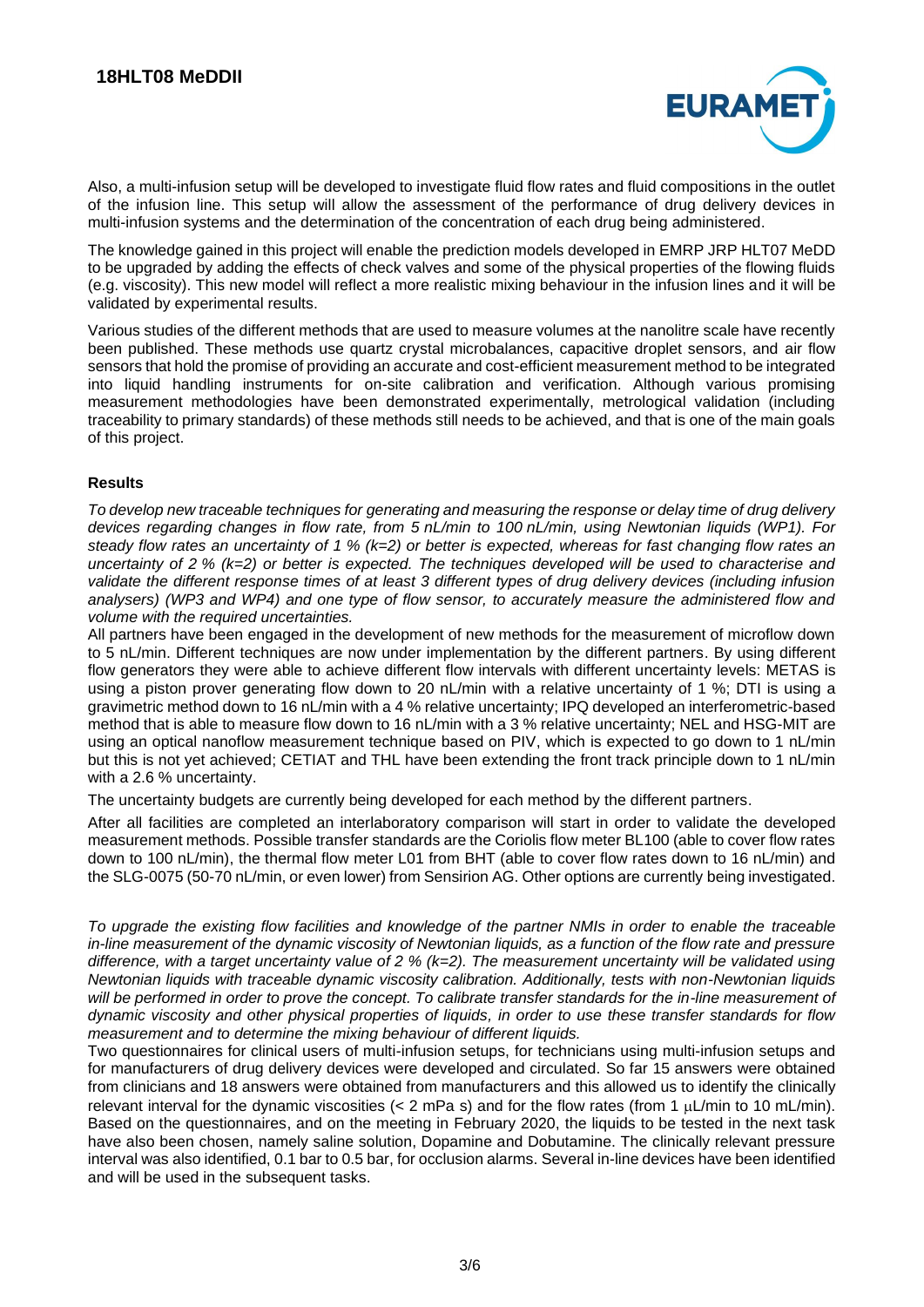

*To develop and validate novel calibration procedures for existing medical flow devices (e.g. infusion pumps, pain controllers and infusion pump analysers) with traceability to a primary standard and with a target uncertainty value of 2 % (k=2) for a range of 5 nL/min up to 600 ml/min and also to develop a proof-of-concept on-chip microfluidic pump used as a transfer standard in drug discovery and organ on-a-chip applications for flow rates lower than 100 nL/min.*

From the questionnaire and with inputs from collaborators and stakeholders, the relevant types of drug delivery device and flowrate intervals have been identified.

During the project meeting held in February 2020 in Bern four different types of drug delivery devices were selected for further investigation based on the answers from the questionnaire: syringe pumps, infusion device analysers, insulin pumps, pain pumps. The final decisions will be taken by the end of March 2020, when the collection of questionnaires will close and the report will be available.

The initial diagrams of the microchip flow pump have been produced by INESC-MN based on the specifications and they have been used as an input for numerical simulations. The results from these simulations will be used to optimise the first design. Completion of the simulation and design optimisation iterations will lead to the final design, which is expected in May 2020. When the final design has been validated numerically the first physical prototype will be produced until January 2021.

*To design and develop a multi-infusion system containing check valves, with several options for testing how liquids, with different viscosities mix and flow and how this affects drug concentration. The flow rates and pressures will be traceably calibrated in all infusion lines, as well as at the outlet of the syringe pump, to be able to analyse the effects of pressure-equalising devices and to detect occlusion phenomena and bad mixing configurations.*

So far 15 responses from the questionnaire and five clinician face to face interview have been conducted. A summary report on the answers of the questionnaires and the interviews has been drafted.

The best practice guide, based on the answers from the questionnaires returned so far and UMCU's multi infusion practice experience, is under development. Note, the specific literature search on the best practice for infusion set-ups revealed that the descriptions were not as detailed as expected.

Additionally, a literature review on viscosity effects and in-line air bubble effects was conducted.

Draft reports for the list of components required to prepare a clinically realistic setup for multi-infusion drug delivery systems and of the test matrix to assess and characterise the typical multi-infusion system are available.

The realistic multi-infusion setups are planned with the inputs from realistic setups and the list of components. The multi-infusion setups are under development according to the planned activities to build a setup for use in therapeutic activities.

The predictive model of multi-infusion was extended to multiple flows and different viscosities. A second step will be to include the distortion of flow caused by mechanical obstruction due to components or air bubbles in-line. Discussions with partners are ongoing.

# **Impact**

The webpage developed during the EMRP JRP HLT07 MeDD [\(www.drugmetrology.com\)](http://www.drugmetrology.com/) is regularly updated with news and information such as project reports, articles/papers published by the partners and details of project meetings. Since the project started (1st June 2019) the website has been viewed over 1350 times. A stakeholder committee (advisory board) has been formed consisting of 5 members representing medical personnel and manufacturers of drug delivery devices. In terms of publications, three papers have been published in open access peer-review magazines and two others have been accepted for publication. The partners have made oral and posters presentations to the scientific community or mixed audiences at 10 international conferences. An article was published, and an interview was conducted for the public in the national press in North Korea by KRISS. A press release was prepared for the Journal of Anaesthesia Practice. Regarding standardisation, the consortium participated in several TC activities, namely: TC84/SC6 - ISO 7886-2, IEC/TC 62 D - IEC60601-2-24, ISO TC 48/WG4 – New ISO 8655-9, TC48/WG5 - ISO 23783-2 and ISO TC 210 - ISO TR 24971:2019. The first MeDDII Newsletter is now available on the project's webpage. All data and publications are also available on the Zenodo repository under the Metrology for Drug delivery community (MeDDII).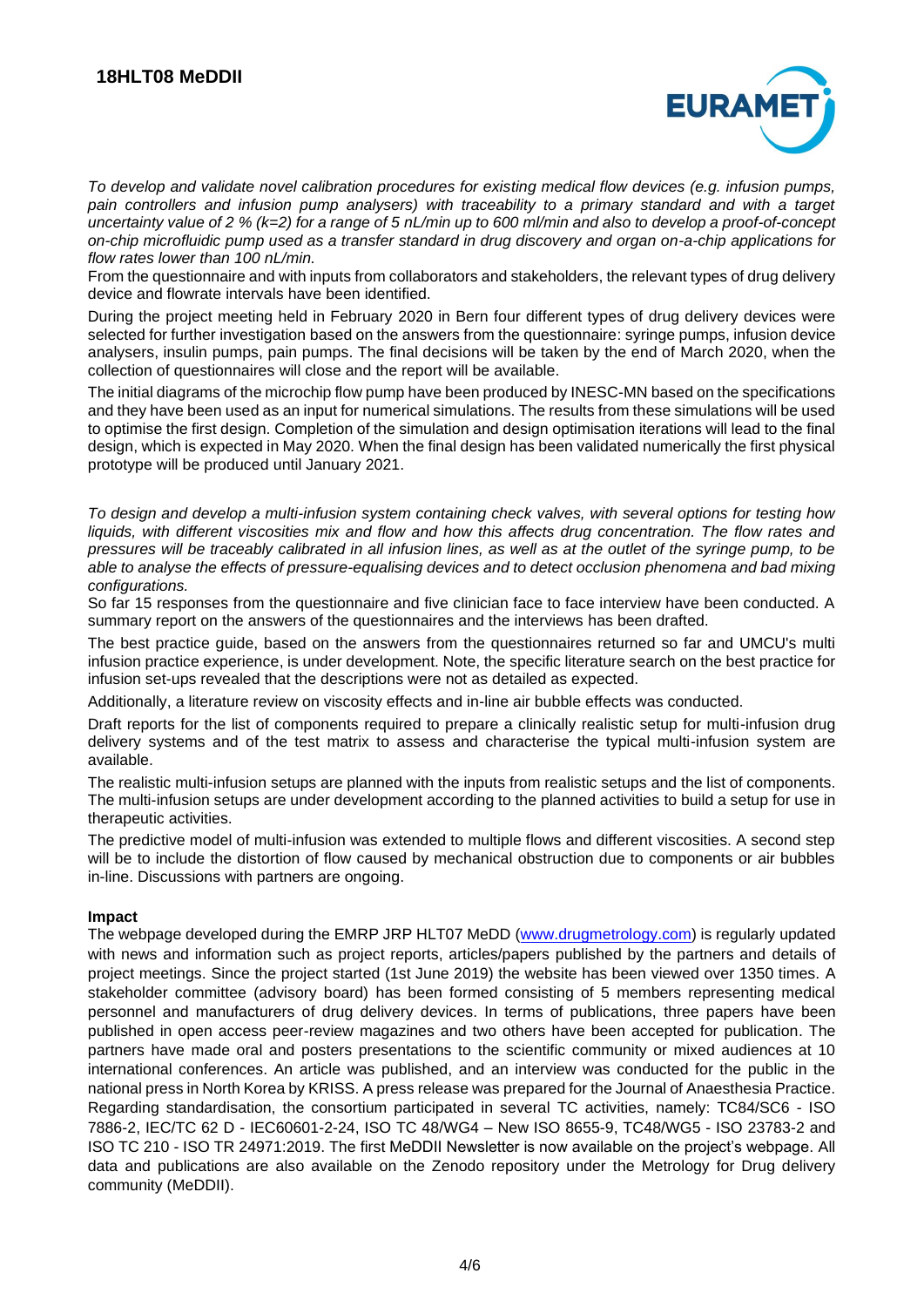

#### *Impact on industrial and other user communities*

This project will create impact as new calibration services will be developed that are of direct relevance to the project's industrial and other user communities. These new calibration services will include steady flow rates and fast changing flow rates, which will be of benefit for the characterisation of drug delivery devices, for the accuracy of the flow rates delivered, for the effective delivered volumes and for the response times to flow rate changes. These characteristics will be traceable, and it will become possible to compare them directly with the characteristics of other products (using datasheets). The project's industrial and other user communities will also be able to test and improve their drug delivery devices or develop new devices with increased accuracy.

Another new calibration service will create impact as it will allow the effects of viscosity, pressure and flow rate on the performance of the drug delivery devices, flow generators or flow meters to be tested. These characteristics will be traceable, and it will be possible to directly compare them to the characteristics of other products. This will enable clinicians to better select appropriate products for the intended applications. R&D laboratories will also benefit as they will be able to improve their products or testing facilities.

Improved calibration procedures for drug delivery devices will create impact as the increased calibration accuracy will allow systematic uncertainty contributions to be decreased. These systematic contributions might be caused by a coincidence of the measurement principle of the device and the calibration method, which induces additional deviations. This might be because the calibration method is not appropriate or because it does not respect the specifications of the manufacturer's operation manual.

The systematic testing, of a clinically representative in-vitro multi-infusion intravenous system, for potentially fatal dosing errors will lead to deeper knowledge of the influence of each of the system's components and their combinations. This project will create impact by transferring this knowledge to users of infusion technology so that they can reduce the number of fatal dosing errors. By improving flow measurements, and reducing dosing errors, lives can be saved, and this will be the ultimate impact of this project.

#### *Impact on the metrology and scientific communities*

This project will create an early impact as it will allow NMIs to upgrade their existing facilities for flow measurements from 5 nL/min up to 100 nL/min using different fluids with differing properties and this will result in new calibration services for customers. The new traceability chain and primary standards will be validated through an inter-comparison with stable transfer standards, in order to provide new measurement capabilities.

New optical-based calibration methods will be developed, and impact will be created as these methods will be disseminated to the scientific community in relevant publications. These new calibration methods will be beneficial for both accredited laboratories and manufacturers of drug delivery devices. These new procedures can be updated later for the microfluidic devices used in healthcare, i.e. mainly in the organ-on-a-chip technology. A calibration guide for the different types of drug delivery devices will be drafted to describe the different calibration methods, the conditions under which they must be operated, the target uncertainty and the best working practices. This will be submitted to EURAMET and made available to end users.

The 1<sup>st</sup> newsletter was developed in January 2020 and is now available on the project webpage. It was sent to the stakeholders and advisory board on 27 of January 2020.

The generated data is now available on the Zenodo repository under Metrology for Drug delivery community (MeDD2) and it is open to all of the community.

#### *Impact on relevant standards*

In this project, procedures and methods for the calibration of drug delivery devices that are already on the market will be developed. The consortium will create impact by supplying this information to the relevant ISO technical committees (TC) and will endeavour to ensure that these results are incorporated in any updates to standards (e.g. IEC 60601-2-24, ISO 7886-2 and ISO 8655-9) or guidelines. For example, the current version of IEC 60601-2-24, which is used by manufacturers to develop drug delivery devices and by laboratories and hospital maintenance departments to verify and calibrate drug delivery devices is outdated as the edition is from 2012. Moreover, the stated measurement methods are not suitable for the very low flow rates (< 100 nL/min) that are relevant to implantable infusion pumps. The urgent need to update the measurement procedures for different types of pumps and master calibrators is widely accepted. It is expected that this project will impact Section Eight of IEC 60601-2-24 (Accuracy of operating data and protection against hazardous output). This standard is going into revision in 2020. The timing of this project is therefore